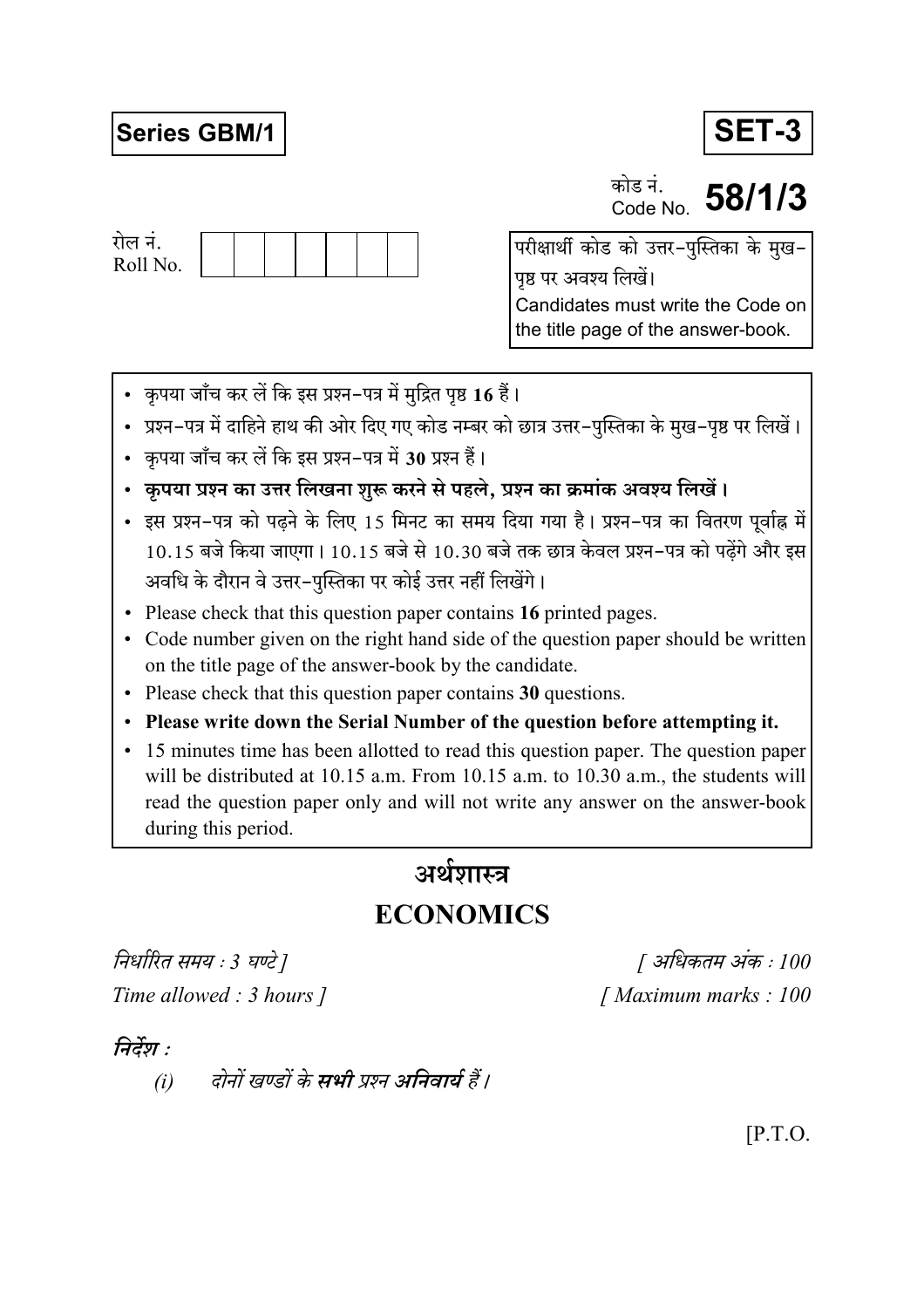- प्रत्येक प्रश्न के सामने उनके अंक दर्शाए गये हैं।  $(ii)$
- प्रश्न संख्या 1-5 और 16-20 अति लघु उत्तरीय प्रश्न हैं, प्रत्येक प्रश्न 1  $(iii)$ अंक का है। सभी प्रश्नों के उत्तर **एक वाक्य** में देना है।
- प्रश्न संख्या 6−8 और 21−23 लघु उत्तरीय प्रश्न हैं, प्रत्येक प्रश्न 3 अंक का  $(iv)$ हैं। सभी प्रश्नों के उत्तर सामान्यतः 60 शब्दों से अधिक न हों।
- प्रश्न संख्या 9–11 और 24–26 यह भी लघु उत्तरीय प्रश्न हैं. प्रत्येक प्रश्न के  $(v)$ 4 अंक हैं। सभी प्रश्नों के उत्तर सामान्यतः 70 शब्दों से अधिक न हों।
- प्रश्न संख्या 12–15 और 27–30 दीर्घ उत्तरीय प्रश्न हैं. प्रत्येक प्रश्न के 6  $(vi)$ अंक हैं। सभी प्रश्नों के उत्तर सामान्यतः 100 शब्दों से अधिक न हों।
- उपरोक्त प्रश्नों के उत्तर संक्षिप्त एवं सही होने चाहिए तथा यथासंभव  $(vii)$ निर्देशानुसार शब्द सीमा के भीतर उत्तर दिया जाना चाहिए।

#### **Instructions:**

- $(i)$ All questions in both the sections are compulsory.
- Marks for questions are indicated against each question.  $(ii)$
- $(iii)$ Question No.  $1 - 5$  and  $16 - 20$  are very short answer questions carrying 1 mark each. They are required to be answered in one sentence.
- $(iv)$ Question No.  $6 - 8$  and  $21 - 23$  are short answer questions carrying 3 marks each. Answers to them should not normally exceed 60 words each.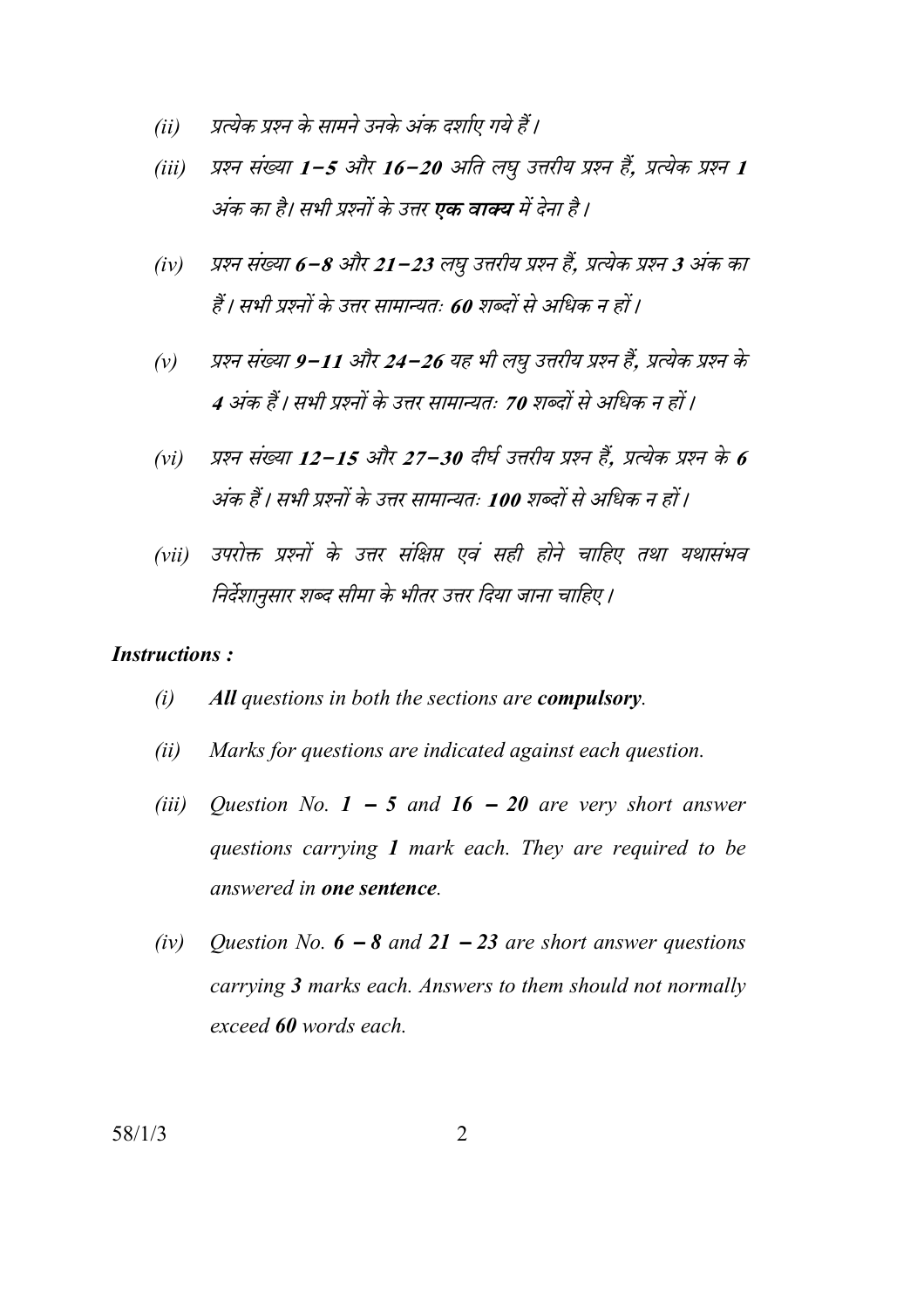- *(v) Question No. 9* − *11 and 24* − *26 are also short answer questions carrying 4 marks each. Answers to them should not normally exceed 70 words each.*
- *(vi) Question No. 12* − *15 and 27* − *30 are long answer questions carrying 6 marks each. Answers to them should not normally exceed 100 words each.*
- *(vii) Answers should be brief and to the point and the above word limit be adhered to as far as possible.*

खण्ड $-$  अ

### **Section - A**

- 1. जैसे-जैसे एक नीचे की ओर ढलवाँ सीधी रेखा माँग वक्र पर हम बाएँ से दाएँ चलते हैं, माँग की कीमत लोच : (सही विकल्प चुनिए) या सामान कर से साथ पानी के साथ पानी से साथ प
	-

- (अ) स्थिर रहती है
- (ब) गिरती जाती है
- $(H)$  बढती जाती है
- (द) शुरू में गिरती है, फिर बढ़ती है

 As we move along a downward sloping straight line demand curve from left to right, price elasticity of demand : (choose the correct alternative)

- (a) remains unchanged
- (b) goes on falling
- (c) goes on rising
- (d) falls initially then rises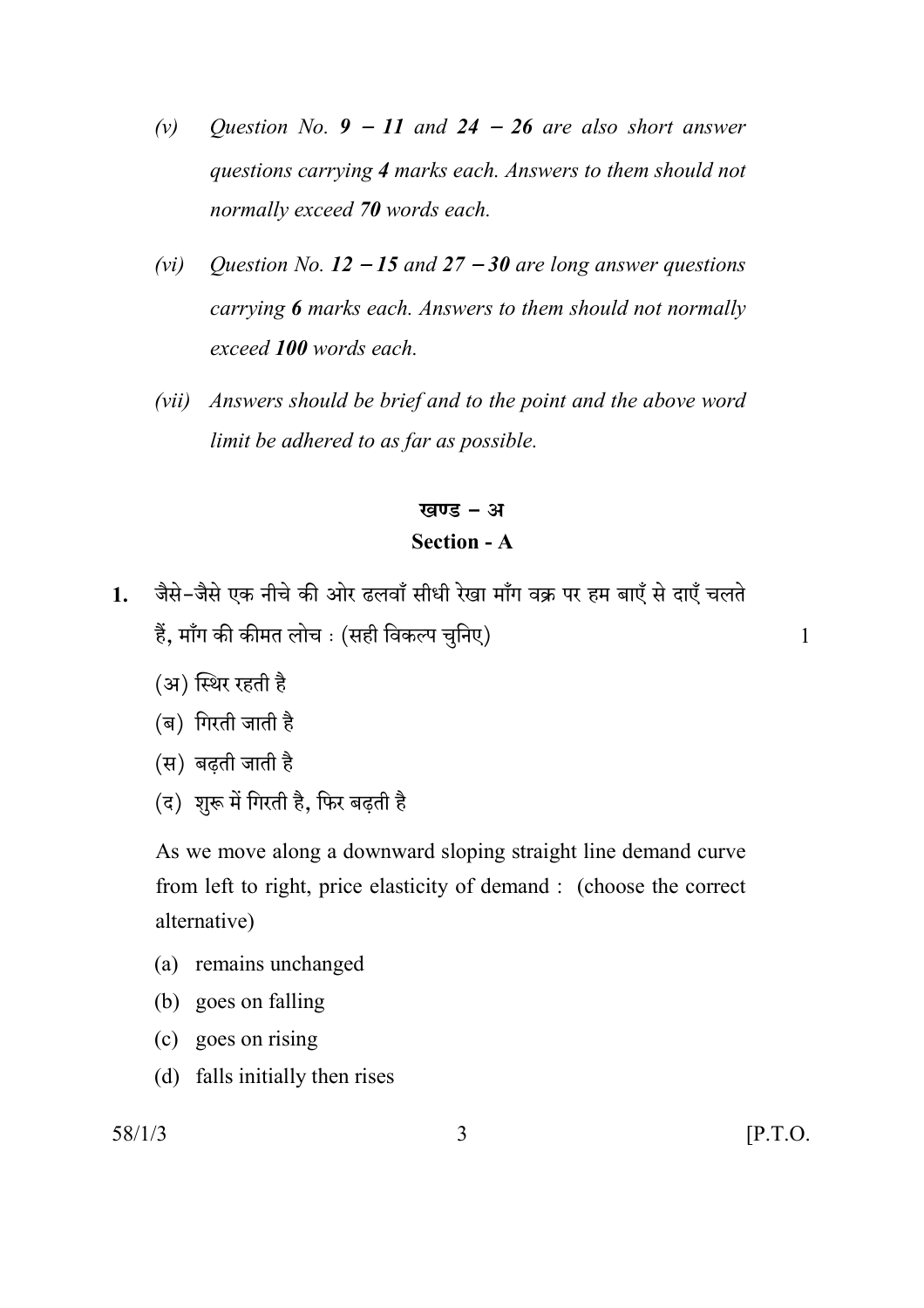- बाज़ार माँग की परिभाषा दीजिए।  $2.$ Define market demand.
- व्यय विधि द्वारा मापे जाने पर एक वस्तु की माँग बेलोचदार है। इसकी कीमत घटने  $3<sub>1</sub>$ पर : (सही विकल्प चुनिए)
	- (अ) इस पर किए गए व्यय में कोई परिवर्तन नहीं होगा।
	- (ब) इस पर किया गया व्यय बढेगा।
	- (स) इस पर किया गया व्यय घटेगा।
	- (द) उपरोक्त में से कोई भी।

The demand of a commodity when measured through the expenditure approach is inelastic. A fall in its price will result in : (choose the correct alternative)

- (a) no change in expenditure on it.
- (b) increase in expenditure on it.
- (c) decrease in expenditure on it.
- (d) any one of the above.

#### अल्पाधिकार की कोई एक विशेषता बताइए।  $\overline{\mathbf{4}}$ .

State any one feature of oligopoly.

- औसत संप्राप्ति (आगम) और कीमत सदा बराबर होते हैं : (सही विकल्प चुनिए)  $\overline{5}$ .
	- (अ) केवल पूर्ण प्रतियोगिता के अन्तर्गत
	- (ब) केवल एकाधिकारात्मक प्रतियोगिता के अन्तर्गत
	- (स) केवल एकाधिकार के अन्तर्गत
	- (द) सभी प्रकार के बाज़ार में

### $58/1/3$

 $\mathbf{1}$ 

 $\mathbf{1}$ 

 $\mathbf{1}$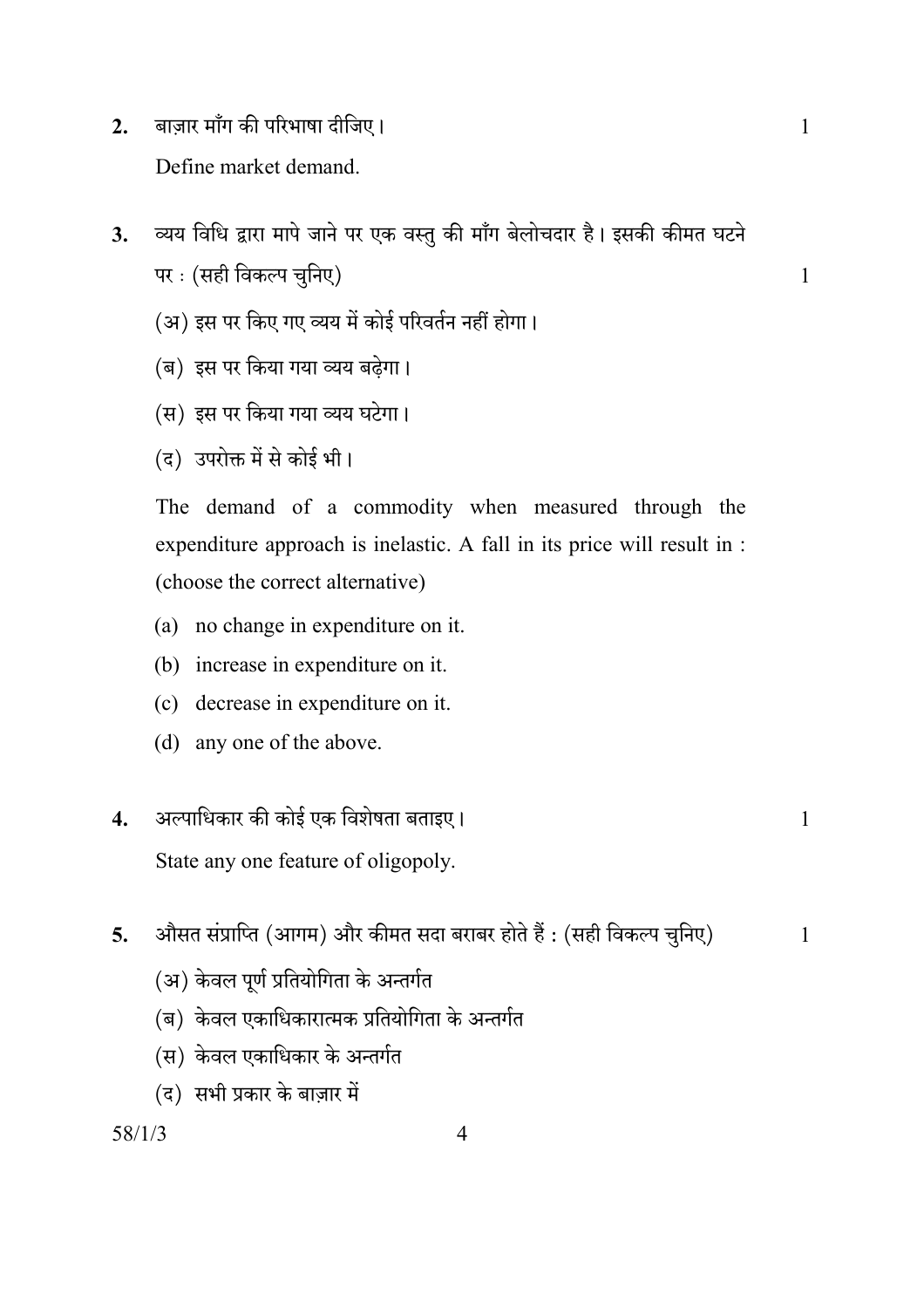Average revenue and price are always equal under : (choose the correct alternative)

- (a) perfect competition only
- (b) monopolistic competition only
- (c) monopoly only
- (d) all market forms
- 'कैसे उत्पादन करें' की समस्या की व्याख्या कीजिए। 6.  $\overline{3}$

Explain the problem of 'how to produce.'

उत्पादन संभावना सीमा (वक्र) के अर्थ और विशेषताएँ बताइए।  $7.$  $\overline{3}$ 

State the meaning and properties of production possibilities frontier.

उपयोगिता विश्लेषण की सहायता से दिखाइए कि एक वस्तु की माँग और उसकी 8. कीमत में विपरीत सम्बन्ध होता है। समझाइए।

#### अथवा

अनधिमान वक्र का ढलान ऋणात्मक क्यों होता है ? समझाइए।

Show that demand of a commodity inversely related to its price. Explain with the help of utility analysis.

### $Or$

Why is an indifference curve negatively sloped? Explain.

 $\overline{3}$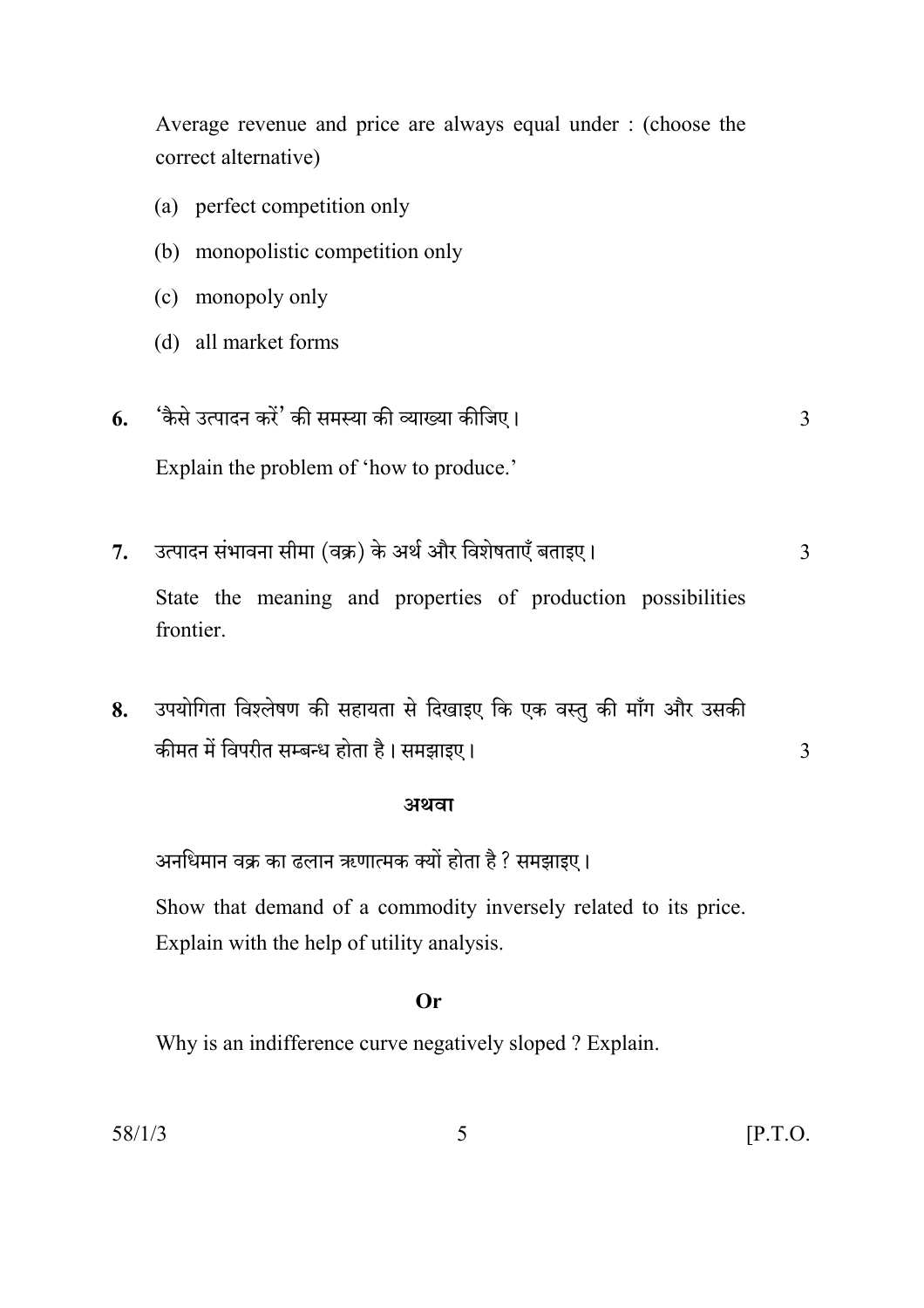एक उदाहरण की सहायता से ह्रासमान सीमांत प्रतिस्थापन दर का अर्थ समझाइए।  $9<sub>r</sub>$ 

 $\overline{4}$ 

 $\overline{4}$ 

Explain the meaning of diminishing marginal rate of substitution with the help of an example.

10. कुल उत्पाद के आधार पर परिवर्ती अनुपातों के नियम के विभिन्न चरण बताइए। रेखाचित्र का प्रयोग कीजिए।

#### अथवा

पूर्ति की कीमत लोच मापन की ज्यामितिक विधि समझाइए। रेखाचित्र का प्रयोग कीजिए।

State different phases of the law of variable proportions on the basis of total product. Use diagram.

#### $Or$

Explain the geometric method of measuring price elasticity of supply. Use diagram.

### दृष्टिहीन परीक्षार्थियों के लिए प्रश्न संख्या 10 के स्थान पर:

परिवर्ती अनुपातों के नियम के विभिन्न चरण एक तालिका की सहायता से बताइए।

#### अथवा

'पूर्ति में परिवर्तन' और 'पूर्ति की मात्रा में परिवर्तन' के बीच अंतर समझाइए।

### For blind candidates in lieu of Q. No. 10.

State different phases of the law of variable proportions with the help of a schedule.

 $58/1/3$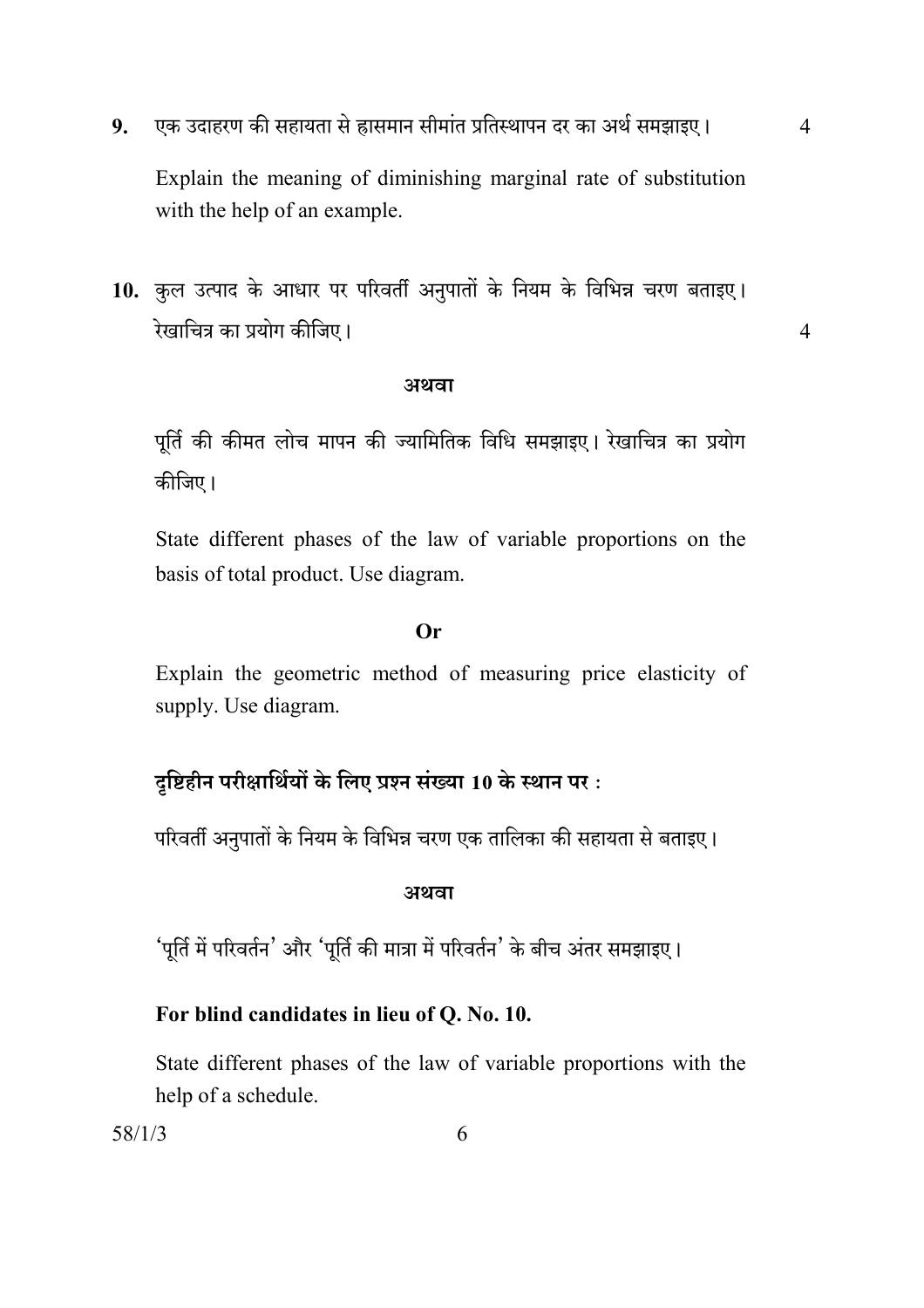### Or

Explain the distinction between 'change in supply' and 'change in quantity supplied.'

11. एकाधिकारात्मक प्रतियोगिता की 'फर्मों के निर्बाध प्रवेश और बहिर्गमन' विशेषता के परिणामों की व्याख्या कीजिए।

Explain the 'free entry and exit of firms' feature of monopolistic competition.

12. निम्नलिखित तालिका को पूरा कीजिए:

| उत्पादन<br>(इकाइयाँ) | $(\overline{\mathfrak{F}})$ | $\mid$ कुल लागत $\mid$ औसत परिवर्ती लागत $\mid$ सीमान्त लागत $\mid\,$ औसत स्थिर लागत<br>$(\overline{\mathfrak{F}})$ | $(\overline{\mathfrak{F}})$ | $(\overline{\mathfrak{F}})$ |
|----------------------|-----------------------------|---------------------------------------------------------------------------------------------------------------------|-----------------------------|-----------------------------|
| $\boldsymbol{0}$     | 30                          |                                                                                                                     |                             |                             |
| $\mathbf{1}$         |                             |                                                                                                                     | 20                          |                             |
| $\overline{2}$       | 68                          |                                                                                                                     |                             |                             |
| 3                    | 84                          | 18                                                                                                                  |                             |                             |
| $\overline{4}$       |                             |                                                                                                                     | 18                          |                             |
| 5                    | 125                         | 19                                                                                                                  |                             | 6                           |

6

 $\overline{4}$ 

 $\overline{7}$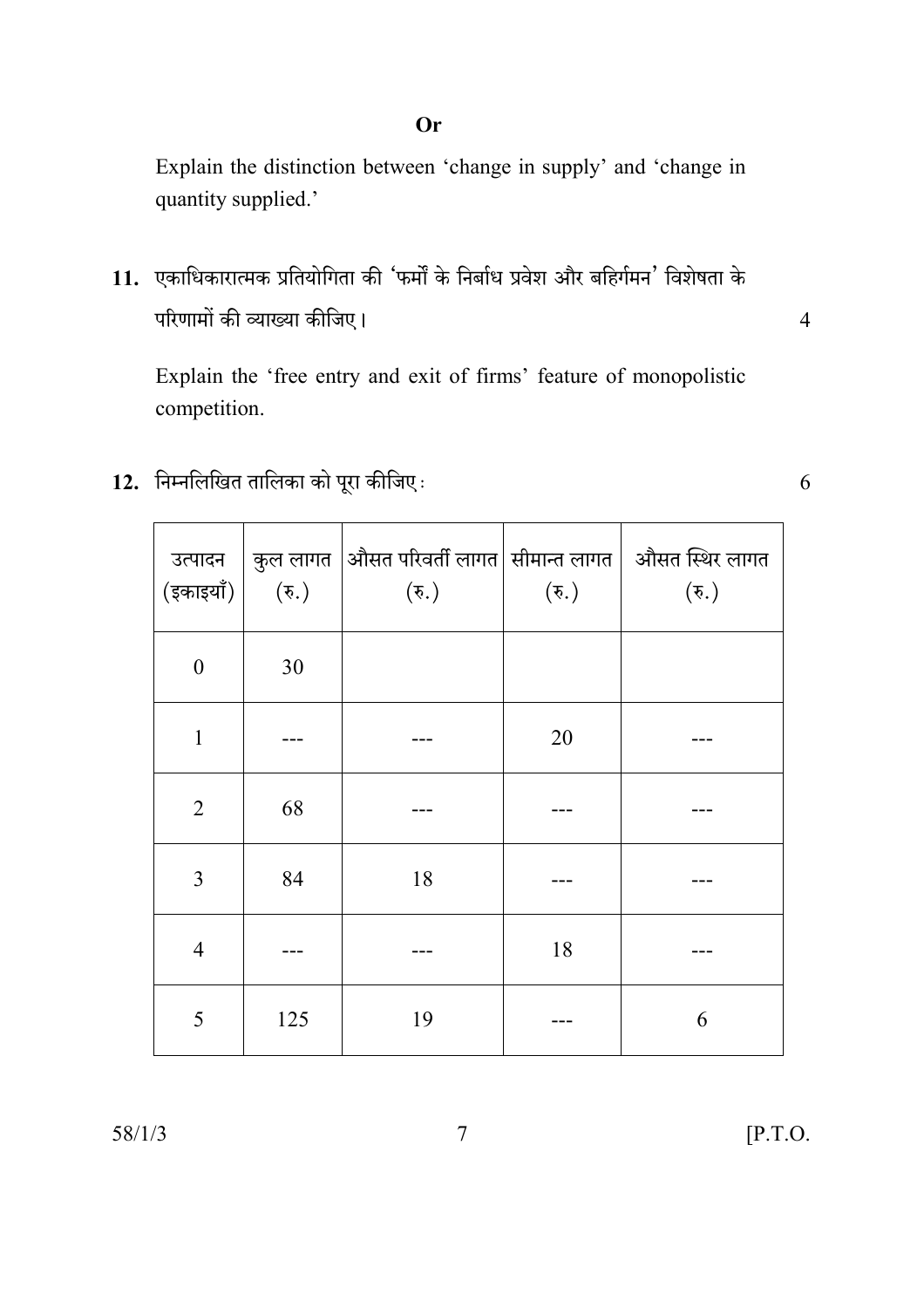Complete the following table :

| Output<br>units | Total<br>cost<br>Rs. | Average variable<br>cost<br>Rs. | Marginal<br>cost<br>Rs. | Average fixed<br>cost<br>Rs. |
|-----------------|----------------------|---------------------------------|-------------------------|------------------------------|
| $\overline{0}$  | 30                   |                                 |                         |                              |
| 1               |                      |                                 | 20                      |                              |
| $\overline{2}$  | 68                   |                                 |                         |                              |
| 3               | 84                   | 18                              |                         |                              |
| $\overline{4}$  |                      |                                 | 18                      |                              |
| 5               | 125                  | 19                              |                         | 6                            |

13. वस्तु Y वस्तु X की प्रतिस्थापन्न वस्तु है। Y की कीमत घट जाती है। इस परिवर्तन के कारण  $\overline{X}$  के बाजार में होने वाले प्रभावों की शृंखला की व्याख्या कीजिए।

### अथवा

6

एक वस्तु के पूर्ति आधिक्य की उसकी संतुलन कीमत पर प्रभावों की शृंखला की व्याख्या कीजिए।

Good Y is a substitute of good X. The price of Y falls. Explain the chain of effects of this change in the market of X.

#### Or

Explain the chain of effects of excess supply of a good on its equilibrium price.

 $58/1/3$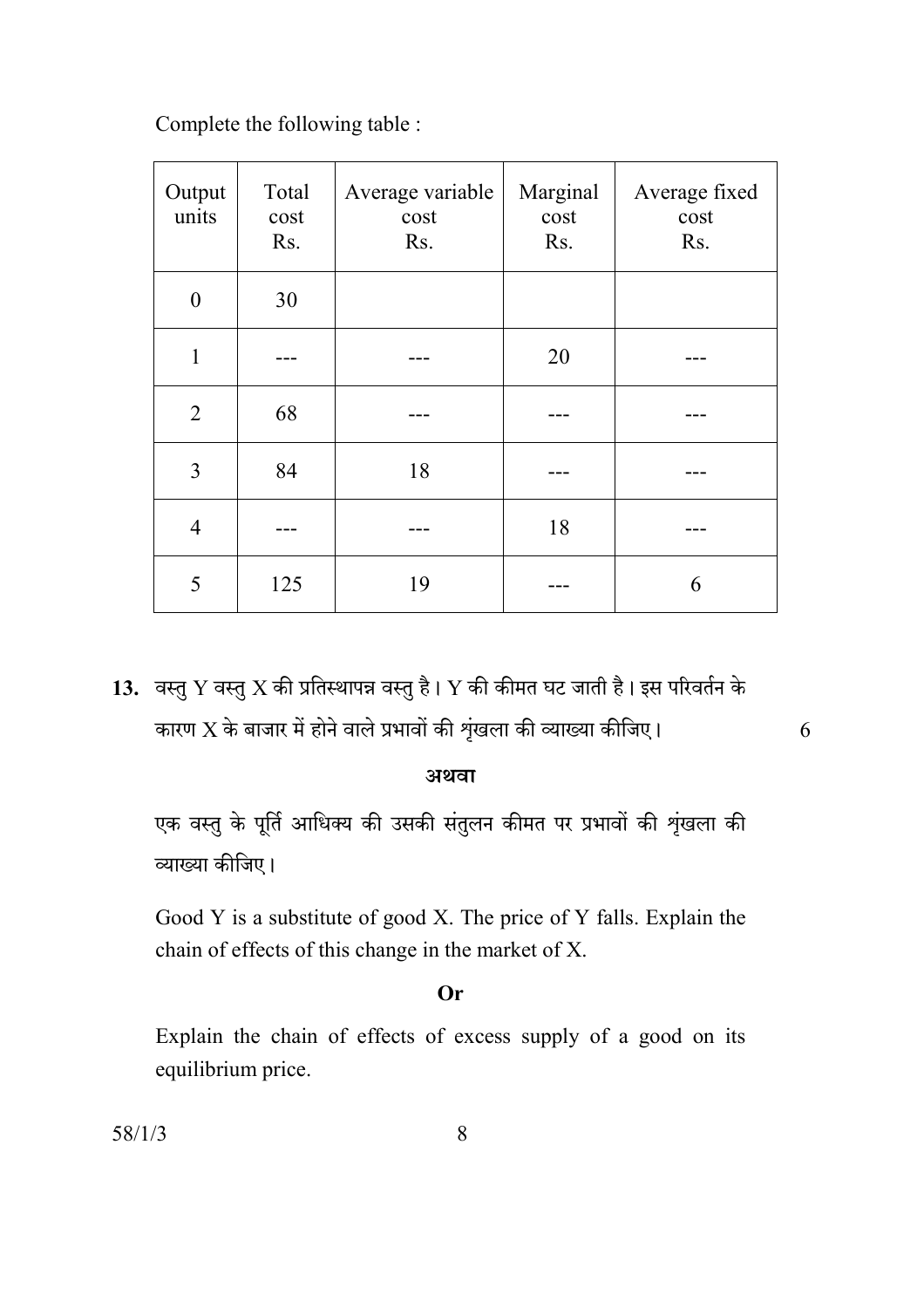14. वस्तु X की कीमत जब 10 प्रतिशत घटती है तो इसकी माँग 150 इकाई से बढकर 180 इकाई हो जाती है। इसकी माँग की कीमत लोच का परिकलन कीजिए। इसकी कीमत कितने प्रतिशत घटे कि इसकी माँग 150 इकाई से 210 इकाई हो जाए ?

When price of a commodity X falls by 10 per cent, its demand rises from 150 units to 180 units. Calculate its price elasticity of demand. How much should be the percentage fall in its price so that its demand rises from 150 to 210 units?

15. सीमाँत लागत और सीमाँत सम्प्राप्ति (आगम) विधि से उत्पादन का वह स्तर ज्ञात कीजिए जिस पर उत्पादक संतुलन की स्थिति में है। अपने उत्तर के लिए कारण दीजिए।

| उत्पादन (इकाई)       |    |    | $\mathbf{c}$ |    |    |     |
|----------------------|----|----|--------------|----|----|-----|
| औसत संप्राप्ति (रु.) | 20 | 20 | 20           | 20 | 20 | 20  |
| कुल लागत (रु.)       | 22 | 42 | 60           | 76 | 96 | 120 |

Using marginal cost and marginal revenue approach, find out the level of output at which producer will be in equilibrium. Give reasons for your answer.

| <b>Output</b> (Units) |    |    |    |    |  |
|-----------------------|----|----|----|----|--|
| Average Revenue (Rs.) | 20 | 20 | 20 | 20 |  |
| Total Cost (Rs.)      | 22 | 42 | 60 | 76 |  |

 $[$ P.T.O.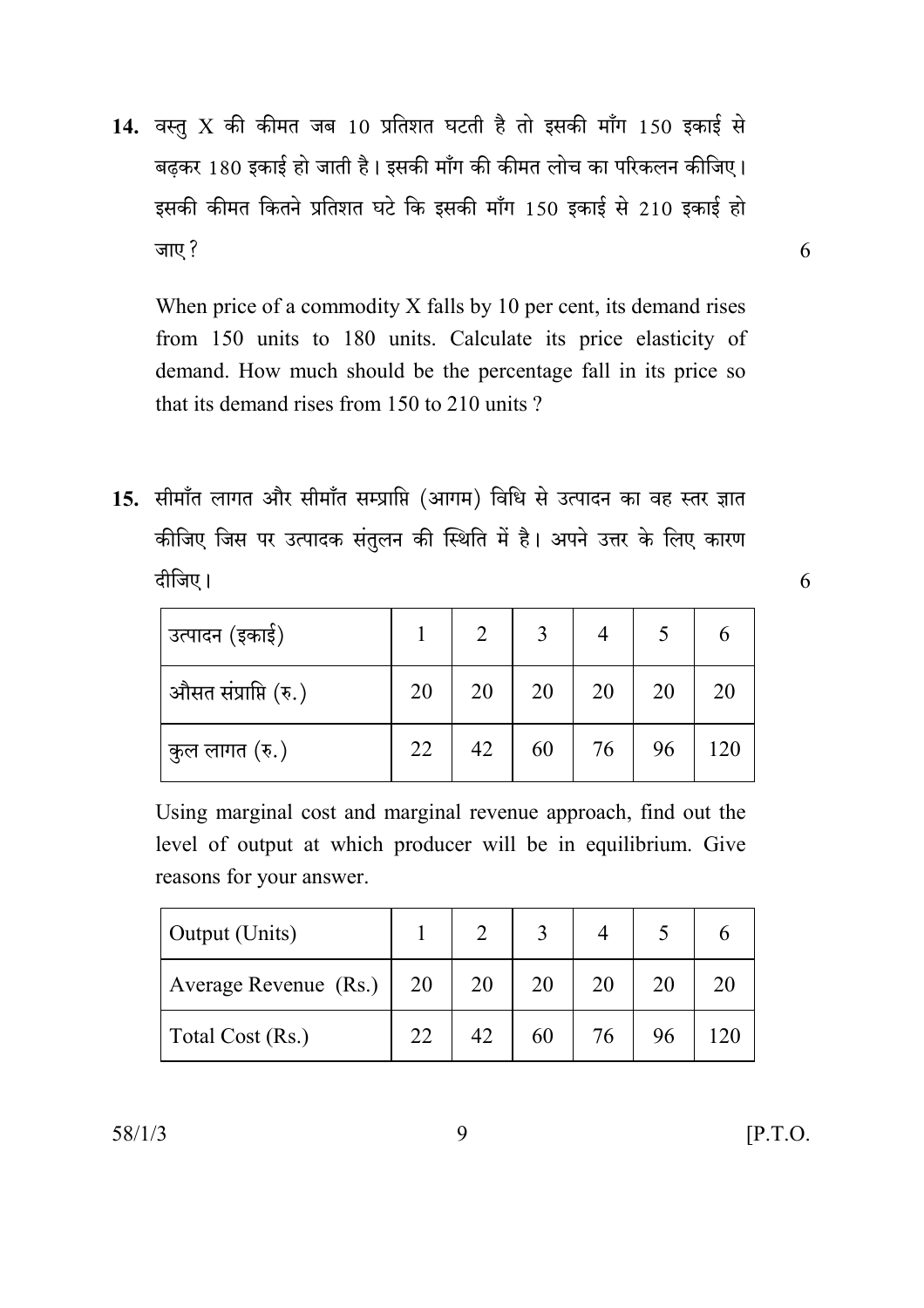#### खण्ड - ब

### **Section - B**

 $\mathbf{1}$ 

 $\mathbf{1}$ 

- 16. समग्र माँग को बढ़ाया जा सकता है : (सही विकल्प चुनिए)
	- (अ) बैंक दर बढ़ाकर
	- (ब) भारतीय रिजर्व बैंक द्वारा सरकारी प्रतिभूतियाँ बेचकर
	- (स) नकद कोष अनुपात बढ़ाकर
	- (द) उपरोक्त में किसी के द्वारा नहीं

Aggregate demand can be increased by : (choose the correct alternative)

- (a) increasing bank rate
- (b) selling government securities by Reserve Bank of India
- (c) increasing cash reserve ratio
- (d) none of the above

| 17. अनैच्छिक बेरोजगारी का अर्थ बताइए। |  |
|---------------------------------------|--|
|                                       |  |

Give the meaning of involuntary unemployment.

18. भुगतान संतुलन का अर्थ बताइए। Give the meaning of balance of payments.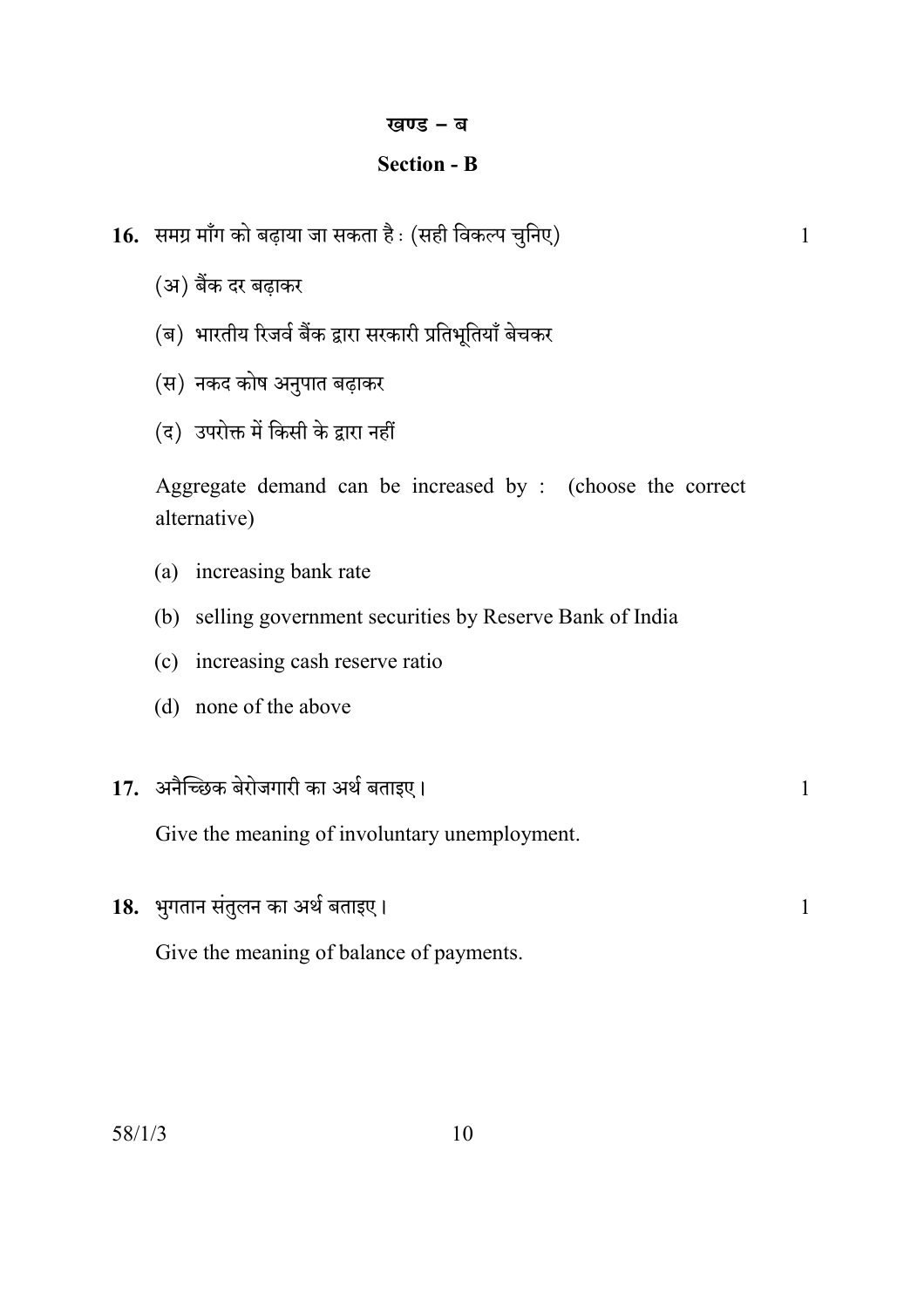- 19. वाणिज्य बैंकों को अपनी कुल जमाओं का जो अनुपात भारतीय रिजर्व बैंक के पास रखना होता है उसे : (सही विकल्प चुनिए)
	- (अ) सांविधिक तरलता अनुपात कहते हैं
	- (ब) जमा अनुपात कहते हैं
	- (स) आरक्षित नकद अनुपात
	- (द) वैधानिक कोष अनुपात

The ratio of total deposits that a commercial bank has to keep with Reserve Bank of India is called : (choose the correct alternative)

- (a) Statutory liquidity ratio
- (b) Deposit ratio
- (c) Cash reserve ratio
- (d) Legal reserve ratio
- 20. राजकोषीय घाटा क्या होता है?

What is fiscal deficit?

21. अन्तिम वस्तुओं और मध्यवर्ती वस्तुओं में भेद कीजिए। प्रत्येक का एक-एक उदाहरण दीजिए।

Distinguish between final goods and intermediate goods. Give an example of each.

 $\mathbf{1}$ 

3

 $\mathbf{1}$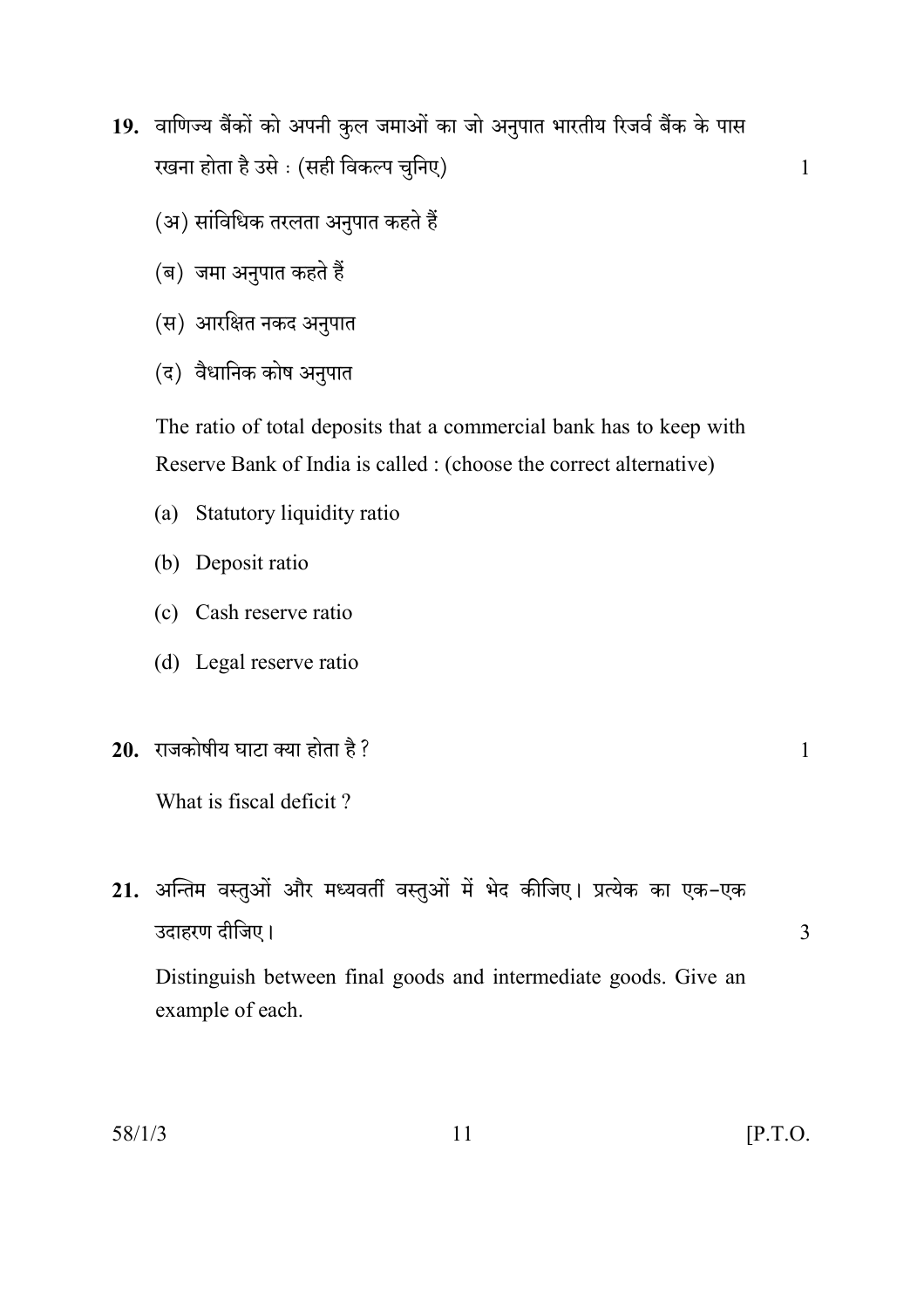22. मुद्रा के मूल्य संचय कार्य समझाइए।

### अथवा

मुद्रा आपूर्ति का अर्थ और इसके घटक बताइए।

Explain the store of value function of money.

### Or

State the meaning and components of money supply.

23. करों को प्रत्यक्ष और अप्रत्यक्ष करों में वर्गीकृत करने का आधार समझाइए। उदाहरण दीजिए।

Explain the basis of classifying taxes into direct and indirect tax. Give examples.

24. केन्द्रीय बैंक 'सरकार का बैंकर' के कार्य की व्याख्या कीजिए।

#### अथवा

मुद्रा आपूर्ति के नियंत्रण में रिवर्स रेपो दर (प्रति पुनर्खरीद दर) की भूमिका की व्याख्या कीजिए।

Explain 'banker to the government' function of the central hank

### $Or$

Explain the role of reverse repo rate in controlling money supply.

12

 $\overline{3}$ 

 $\overline{4}$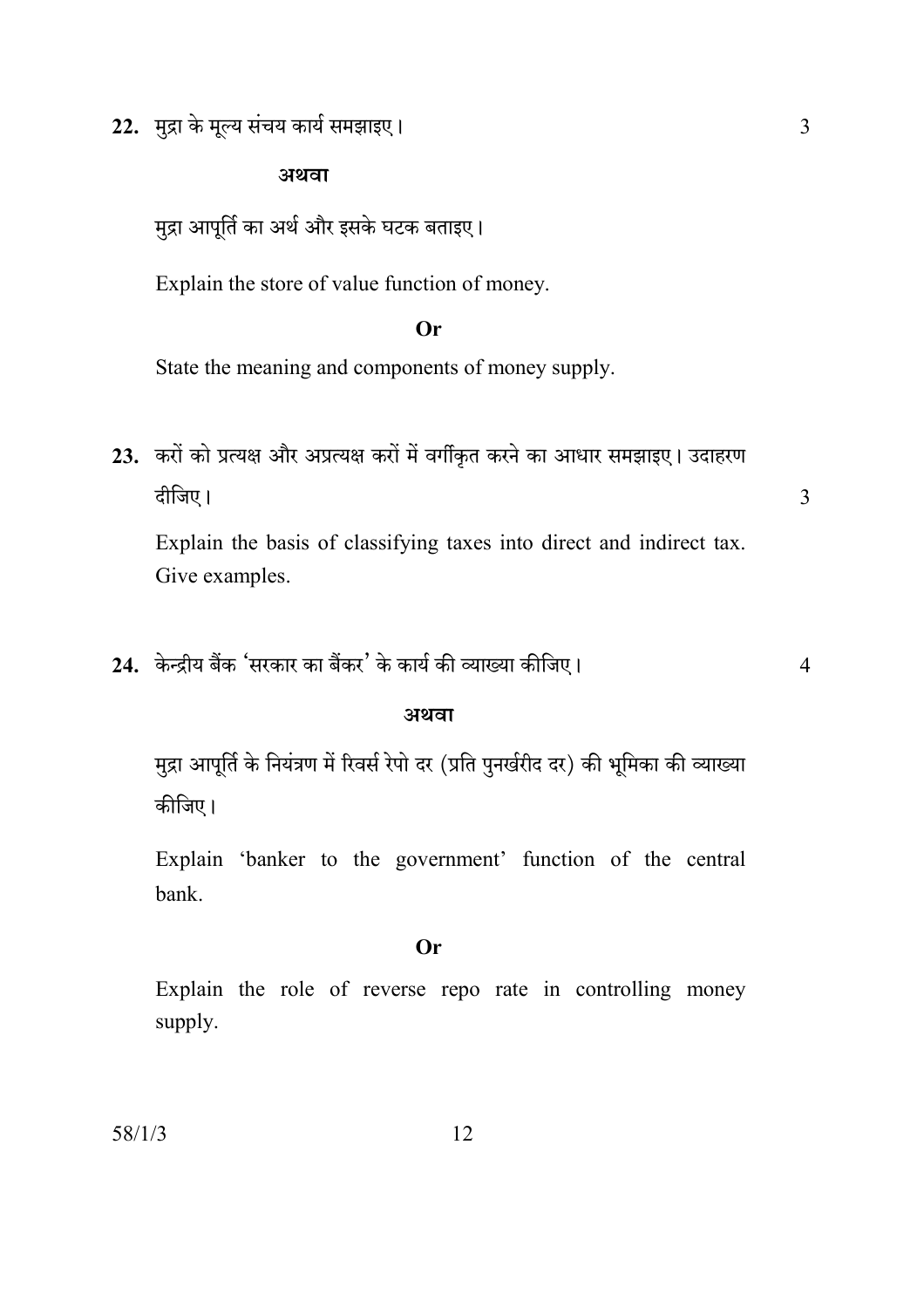25. समझाइए किस प्रकार सरकारी बजट आय वितरण को प्रभावित कर सकता है ?

 $\overline{4}$ 

 $\overline{4}$ 

Explain how government budget can be used to influence distribution of income?

- 26. एक अर्थव्यवस्था संतुलन में है। निम्नलिखित आंकड़ों से स्वायत्त उपभोग का परिकलन कीजिए:
	- (i) आय =  $10000$
	- (ii) सीमान्त बचत प्रवृत्ति =  $0.2$
	- (iii) निवेश =  $1500$

An economy is in equilibrium. From the following data calculate autonomous consumption.

- (i)  $Income = 10000$
- (ii) Marginal propensity to save  $= 0.2$
- (iii) Investment  $= 1500$
- 27. देश के कल्याण के सूचक के रूप में सकल देशीय उत्पाद की 'गैर-मौद्रिक विनिमय' सीमा की व्याख्या कीजिए।

#### अथवा

देश के घरेलू उत्पाद का आकलन करते समय निम्नलिखित के साथ क्या व्यवहार करेंगे ? अपने उत्तर के लिए कारण दीजिए:

- (अ) देश के बैंक की विदेशों में शाखाओं द्वारा अर्जित लाभ
- (ब) नियोजक द्वारा कर्मचारियों को स्वतंत्रता दिवस पर दिए गए उपहार
- (स) विदेशी पर्यटकों द्वारा खरीदा गया सामान

 $58/1/3$ 

 $[$ P.T.O.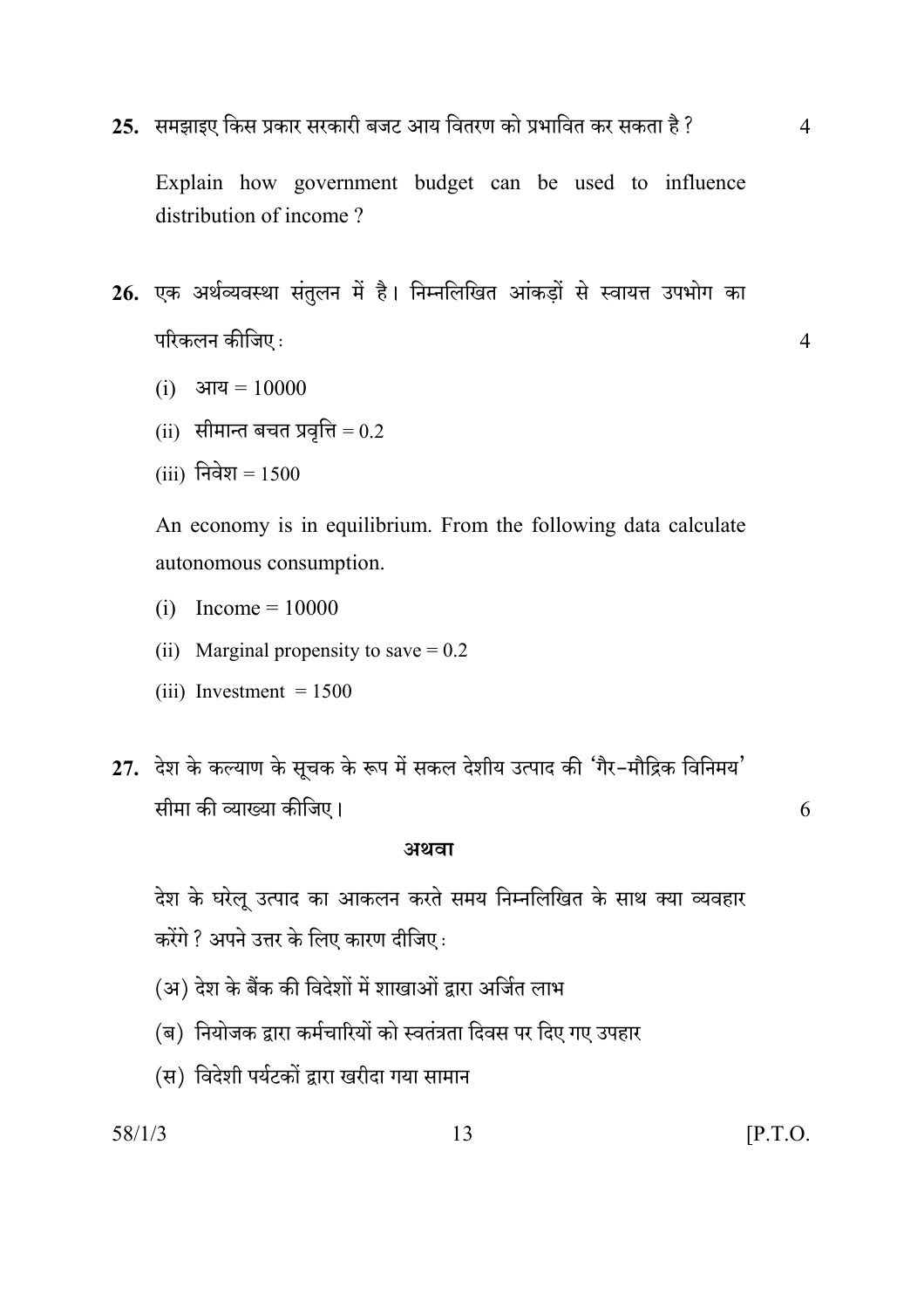Explain 'non-monetary exchanges' as a limitation of using gross domestic product as an index of welfare of a country.

#### $Or$

How will you treat the following while estimating domestic product of a country? Give reasons for your answer:

- (a) Profits earned by branches of country's bank in other countries
- (b) Gifts given by an employer to his employees on independence day
- (c) Purchase of goods by foreign tourists
- 28. मान लीजिए कि निवेश में 'वृद्धि' 900 करोड रु. है और सीमाँत उपभोग प्रवृत्ति 0.6 है, तो गुणक की प्रक्रिया समझाइए।

Assuming that 'increase' in investment is Rs. 900 crore and marginal propensity to consume is  $0.6$ , explain the working of multiplier.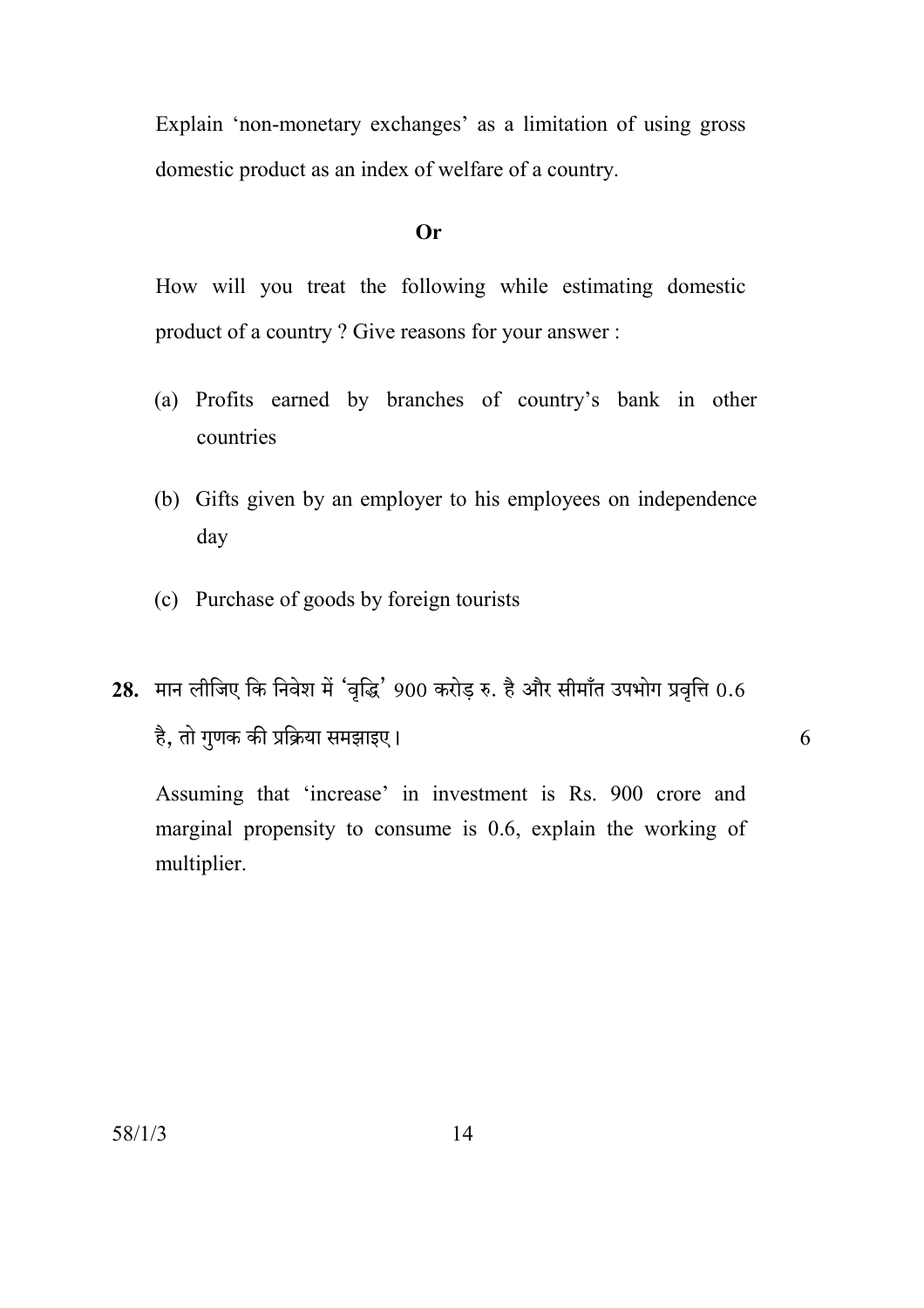29. (क) बाजार मूल्य पर निवल राष्ट्रीय उत्पाद और (ख) सकल राष्ट्रीय प्रयोज्य आय का परिकलन कीजिए $\colon$ 

|        |                                | (रु. करोड़ों में) |
|--------|--------------------------------|-------------------|
| (i)    | सकल देशीय अचल पूँजी निर्माण    | 400               |
| (ii)   | निजी अन्तिम उपभोग व्यय         | 8000              |
| (iii)  | सरकारी अन्तिम उपभोग व्यय       | 3000              |
| (iv)   | स्टॉक में परिवर्तन             | 50                |
| (v)    | अचल पूँजी का उपभोग             | 40                |
| (vi)   | निवल अप्रत्यक्ष कर             | 100               |
| (vii)  | निवल निर्यात                   | $(-) 60$          |
| (viii) | विदेशों को निवल कारक आय        | $(-) 80$          |
| (ix)   | विदेशों से निवल चालू हस्तांतरण | 100               |
| (x)    | लाभांश                         | 100               |

 $\overline{6}$